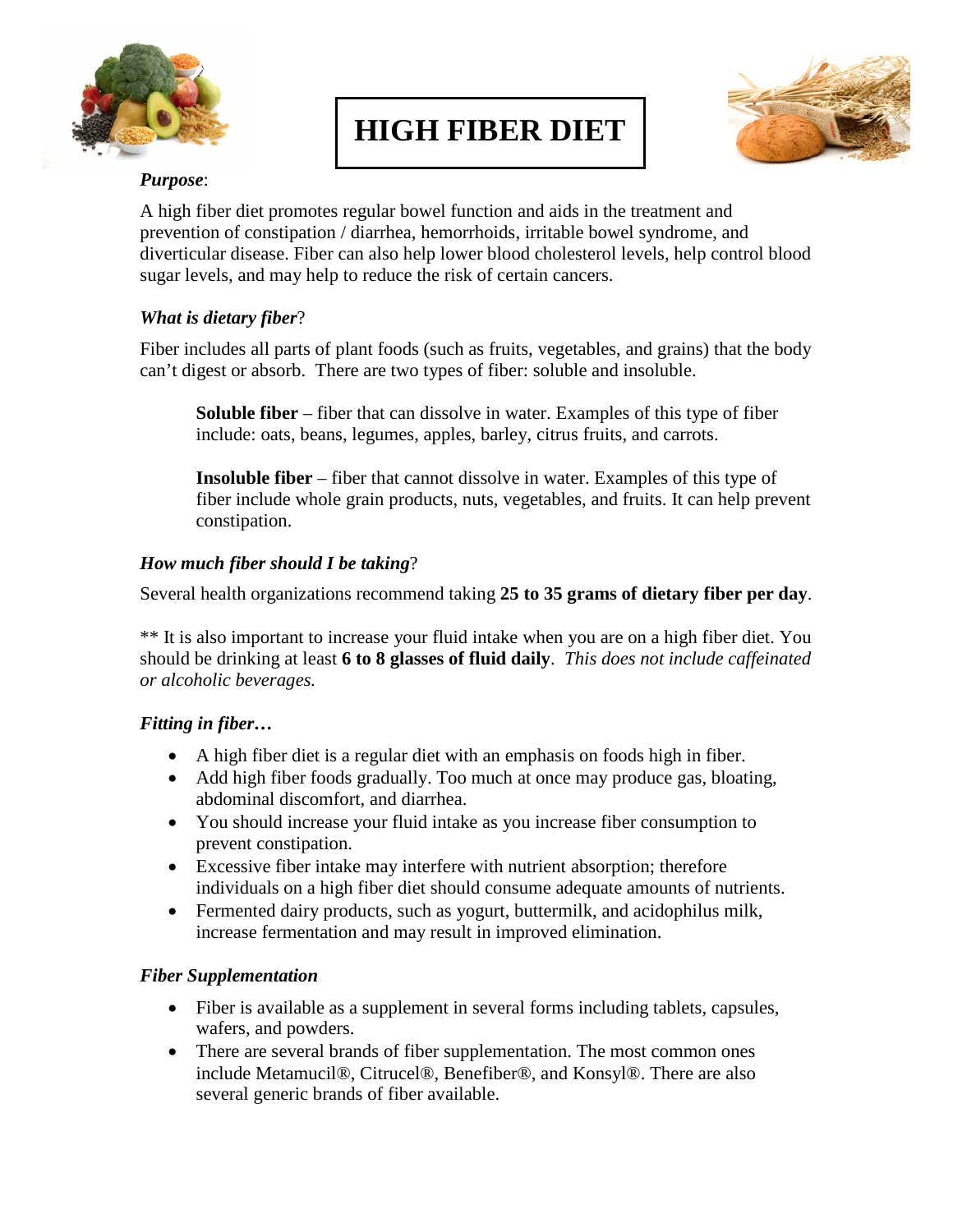- Fiber supplements can be purchased over-the-counter at any drugstore or grocery store.
- Diabetics should use a sugar-free fiber supplement.
- There are also several breakfast cereals that have high fiber content.

|                             | <b>Serving</b>      | <b>Grams of Fiber</b> |
|-----------------------------|---------------------|-----------------------|
| <b>BREAKFAST</b>            |                     |                       |
| Kellogg's Raisin Bran       | 1 cup               | 8.2                   |
| Skim milk                   | 1 cup               | $\theta$              |
| Medium-sized banana         |                     | 2.7                   |
|                             |                     |                       |
| <b>SNACK</b>                |                     |                       |
| Medium-sized apple          | 1                   | 3.7                   |
| <b>LUNCH</b>                |                     |                       |
| Whole wheat bread           | 2 slices            | 3.8                   |
| Lean turkey breast          | 3 ounces            | 0                     |
| Low-fat cheese              | 1 slice             | 0                     |
| Tomato & lettuce leaf       | 2 slices and 1 leaf | $\theta$              |
| Vegetarian baked beans      | $\frac{1}{2}$ cup   | 6.3                   |
| Skim milk                   | $1 \text{ cup}$     | 0                     |
|                             |                     |                       |
| <b>DINNER</b>               |                     |                       |
| <b>Baked chicken breast</b> | 3 ounces            | $\overline{0}$        |
| Herbed brown rice           | $\frac{1}{2}$ cup   | 1.8                   |
| Steamed broccoli spears     | $\frac{1}{2}$ cup   | 2.8                   |
| Spinach salad               | 1 cup               | 1.6                   |
| Low fat dressing            | 2 tbsp              | 0                     |
|                             |                     |                       |
|                             | <b>TOTAL</b>        | 31 grams              |

| <b>FOODS</b>                 | <b>EMPHASIZE</b>                 | <b>AVOID</b>        |
|------------------------------|----------------------------------|---------------------|
| <b>Beverages:</b>            | Water and milk.                  | None.               |
| 0 grams of fiber $/$ serving | Tea or coffee                    |                     |
|                              | Carbonated beverages             |                     |
| 6 to 8 glasses $/$ day       |                                  |                     |
| Breads, Crackers, & Grains:  | Bread: rye, pumpernickel, whole  | Breads, crackers,   |
| 2 grams of fiber / serving   | wheat.                           | and pastas made     |
|                              | Crackers: graham, rye, whole     | from refine flours. |
| 6 to 11 servings $/$ day     | wheat.                           | White rice.         |
|                              | Pasta: whole wheat.              |                     |
|                              | Barley, bulgar, brown rice, wild |                     |
|                              | rice, millet, and popcorn.       |                     |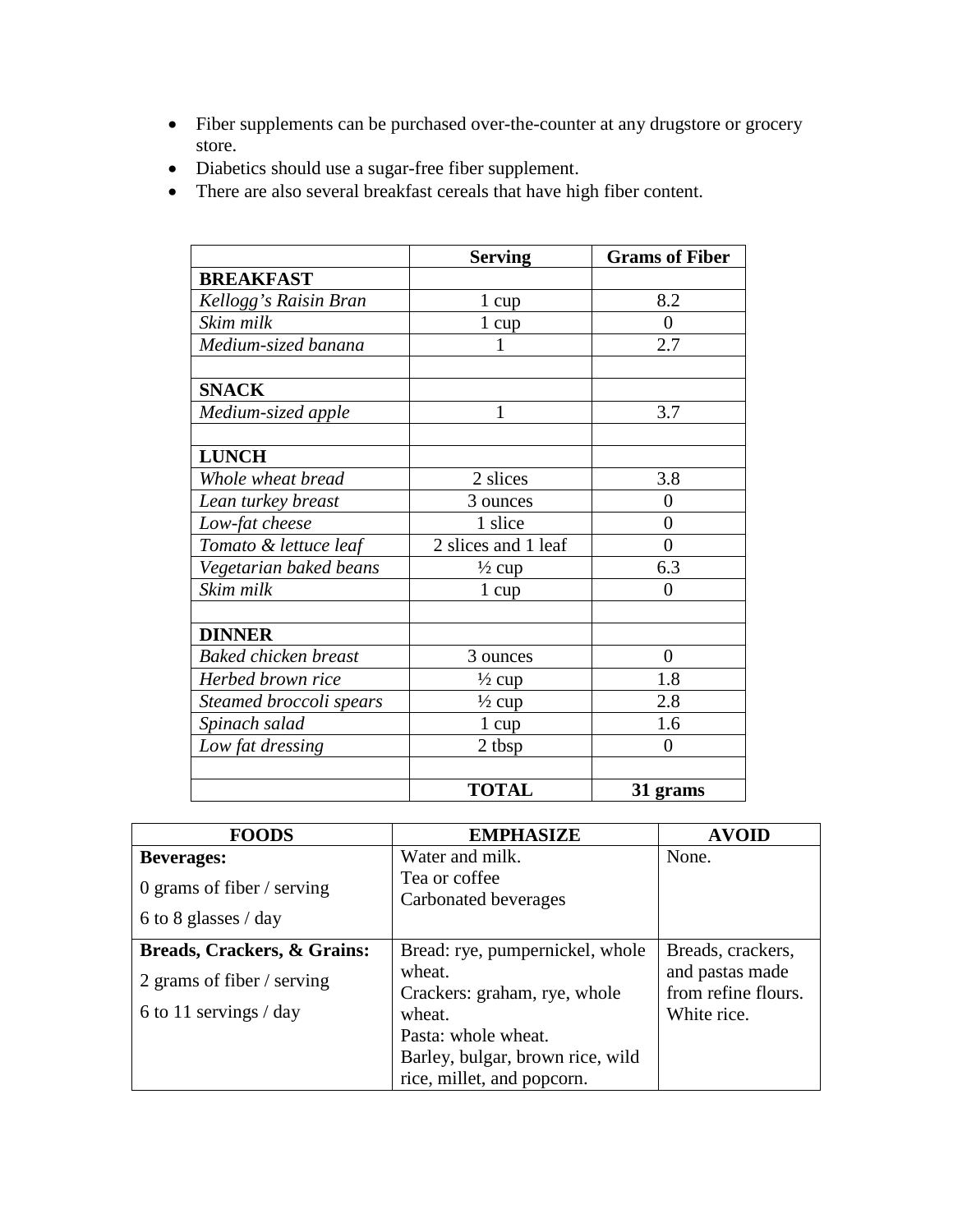| <b>Fruits:</b>                            | All!!!                                             | Fruits with edible              |
|-------------------------------------------|----------------------------------------------------|---------------------------------|
| 2 grams of fiber / serving                | Good choices include: apples,                      | skins removed,                  |
|                                           | bananas, pears, oranges, prunes,                   | such as canned                  |
| 3 to 5 servings / day                     | raisins, and strawberries.                         | peaches or a                    |
|                                           | Fruits rather than fruit juice.<br>All!!!          | peeled apple.                   |
| <b>Vegetables:</b>                        | Good choices include: broccoli,                    | Vegetables with<br>edible skins |
| 2 grams of fiber / serving                | brussel sprouts, carrots, corn,                    | removed, such as                |
| 3 to 5 servings / day                     | peas, potatoes with skin, and                      | baked potatoes                  |
|                                           | spinach.                                           | without skins.                  |
| Dry Beans & Peas:                         | Good choices of beans include:                     | None.                           |
| 4 to 8 grams of fiber / serving           | baked, kidney, navy, pinto, lima,<br>and garbanzo. |                                 |
| 3 servings / week                         | Good choices of peas include:                      |                                 |
|                                           | lentils, split, yellow, and black-                 |                                 |
|                                           | eyed.                                              |                                 |
| <b>High Fiber Cereals:</b>                | Cereals made from whole grains,                    | Cereals made from               |
| 4 to 8 grams of fiber / serving           | wheat, corn, oat or rice bran, and<br>wheat germ.  | refined grains.                 |
| 1 serving $/$ day                         | Good choices include: All-                         |                                 |
| $(1$ ounce or $1/3$ to $\frac{3}{4}$ cup) | Bran®, Bran Buds®, Corn                            |                                 |
|                                           | Bran®, Fiber One®,<br>Complete®, Bran Flakes, 100% |                                 |
|                                           | Bran®, MultiBran Chex®, and                        |                                 |
|                                           | Raisin Bran.                                       |                                 |
| <b>Nuts &amp; Seeds:</b>                  | All varieties including:                           | None.                           |
| 3 grams of fiber / serving                | sunflower, pumpkin, and<br>sesame.                 |                                 |
| No specified recommendation.              |                                                    |                                 |
| Meat, Poultry, Fish, & Eggs:              | Do not contain significant                         | None.                           |
| 0 grams of fiber $/$ serving              | amounts of fiber.                                  |                                 |
| 2 to 3 servings / day                     |                                                    |                                 |
| <b>Milk, Yogurt, and Cheese:</b>          | Do not contain significant                         | None.                           |
| 0 grams of fiber $/$ serving              | amounts of fiber.                                  |                                 |
| 2 to 3 servings / day                     |                                                    |                                 |
| <b>Fats &amp; Oils:</b>                   | Do not contain significant                         | None.                           |
| 0 grams of fiber $/$ serving              | amounts of fiber.                                  |                                 |
| <b>Desserts &amp; Sweets:</b>             | Desserts containing fruits, nuts,                  | Desserts made                   |
| Grams of fiber dependent on the           | and whole grains.                                  | from refined grains             |
| dessert.                                  | Jams, preserves, and                               | and without nuts or             |
|                                           | marmalades.                                        | fruits. Smooth                  |
|                                           |                                                    | jellies.                        |